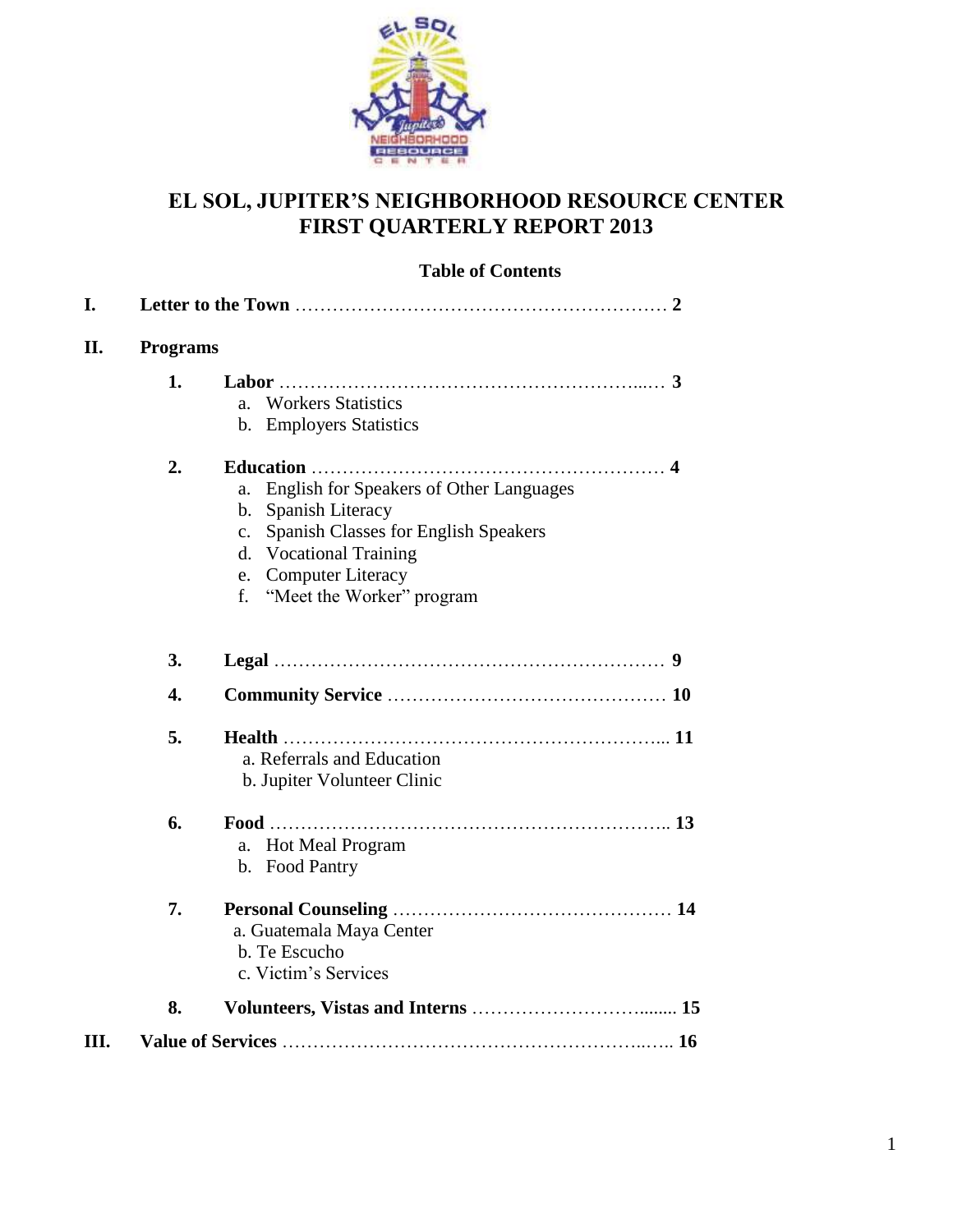April 1st, 2013

## **Dear Town of Jupiter Council Members,**

As part of its lease with the Town, El Sol is pleased to submit its first quarterly report for 2013. Highlights

| Labor                    | A total number of 2,297 jobs were filled this quarter. This is an                                  |  |  |
|--------------------------|----------------------------------------------------------------------------------------------------|--|--|
|                          | 11% increase from last year's first quarter. After breaking our all-                               |  |  |
|                          | time records in 2012, we are still moving upwards in employment.                                   |  |  |
| Education                | This quarter, an average of 58 students attended our Night ESOL                                    |  |  |
|                          | classes, and an average of 44 attended our Daytime ESOL courses.                                   |  |  |
|                          | 11 students participated in our Adult Literacy (Plazas) program, as                                |  |  |
|                          | well as 11 in our computer literacy program on average.                                            |  |  |
|                          | Graduation for this semester was held April $10^{th}$ , 2013.                                      |  |  |
| <b>Community Service</b> | This quarter El Sol workers volunteered a total of 76 of hours,                                    |  |  |
|                          | valued at \$1,683.                                                                                 |  |  |
| Legal                    | Our volunteer attorneys and legal assistants took 104 cases.                                       |  |  |
| Health                   | Health Coordinator referred 298 to health services. We also hosted                                 |  |  |
|                          | 12 separate workshops on health and prevention reaching 356                                        |  |  |
|                          | individuals, and the clinic took 98 appointments.                                                  |  |  |
| Food                     | El Sol's Hot Lunch program provided 5,093 meals to workers, an                                     |  |  |
|                          | average of 58 meals a day. Also, the Food Pantry provided food to                                  |  |  |
|                          | 726 individuals in this quarter alone.                                                             |  |  |
| Personal                 | El Sol's personal counseling programs have helped 132 this                                         |  |  |
| Counseling               | quarter. Victim's Services had 53 appointments at El Sol.                                          |  |  |
| <b>Special Events</b>    | El Sol participated in Jupiter Police Department's first Annual                                    |  |  |
|                          | Soccer Tournament, in addition to holding our Annual Health Fair.                                  |  |  |
| <b>Value of Services</b> | El Sol contributed services with an estimated value of \$307,805,<br>monthly average \$102,601.67. |  |  |

We are proud to share the development of our programs and the positive impact they are having in Jupiter. The impact of our programs and services is detailed here, and when appropriate, there is a comparison to previous years' statistics. According to the Florida Governor's Commission on Volunteerism and Community Service's sources, the value of volunteer contributions is estimated at \$22.14 per hour. This is the amount we assign to calculate the value of volunteer hours in our programs. We have changed our reports to reflect our audits, now omitting staff salaries and including professional volunteer time valued at their average rate of pay.

If you have any questions or comments please feel free to contact me.

Respectfully submitted by,

Jackynstolnik

Jocelyn Skolnik Executive Director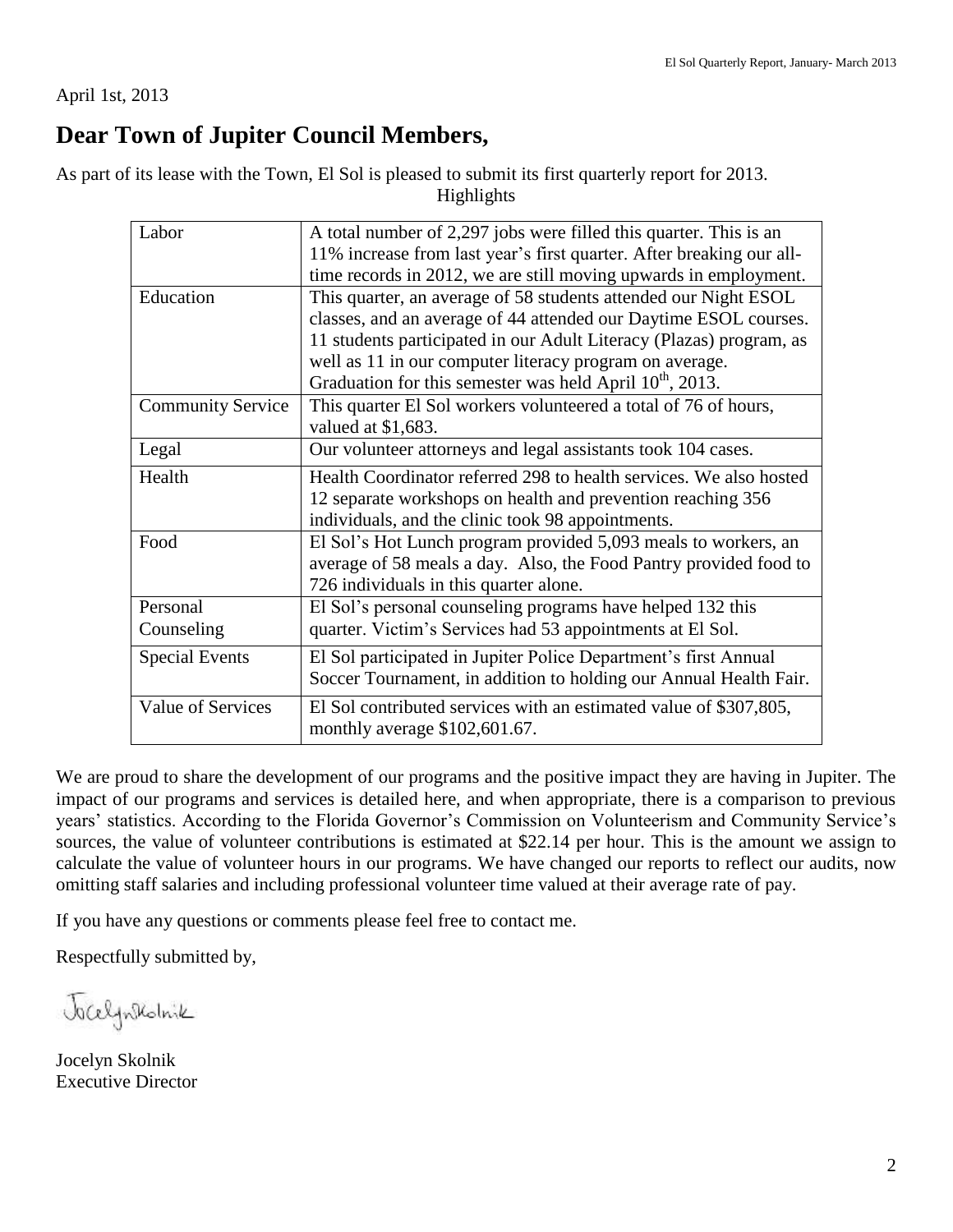## **II.PROGRAMS**

## **1. LABOR PROGRAM**

### **a. Workers Statistics:**

A total of 2,824 workers are registered with El Sol as of April  $1<sup>st</sup>$ , 2013. This quarter an average 111 workers registered for work each morning. A total of 2,297 workers were hired in the first quarter of 2013, an 11% increase from 2012's first quarter. An average of 16 workers hired each day, at daily placement rate of 23%.

| Quarter I 2013 |                   |       |  |  |
|----------------|-------------------|-------|--|--|
|                | <b>Historical</b> |       |  |  |
|                | Average           | 2013  |  |  |
| Worker         |                   |       |  |  |
| Attendance     | 12,946            | 9,966 |  |  |
| Average        |                   |       |  |  |
| Worker         |                   |       |  |  |
| Attendance     | 144               | 111   |  |  |
| <b>Workers</b> |                   |       |  |  |
| Hired          | 1,685             | 2,297 |  |  |
| Average        |                   |       |  |  |
| <b>Workers</b> |                   |       |  |  |
| Hired          | 18.7              | 25.3  |  |  |
| Daily          |                   |       |  |  |
| Placement      |                   |       |  |  |
| Rate %         | 13.6              | 23    |  |  |



\* To consolidate data we have calculated a "historical average" from 2008-2012 data. We will continue to compare the "historical average" with current year data for simpler analysis.

### **b. Employers Statistics**

A total of 6,639 employers are registered with El Sol as of April  $1<sup>st</sup>$ , 2013.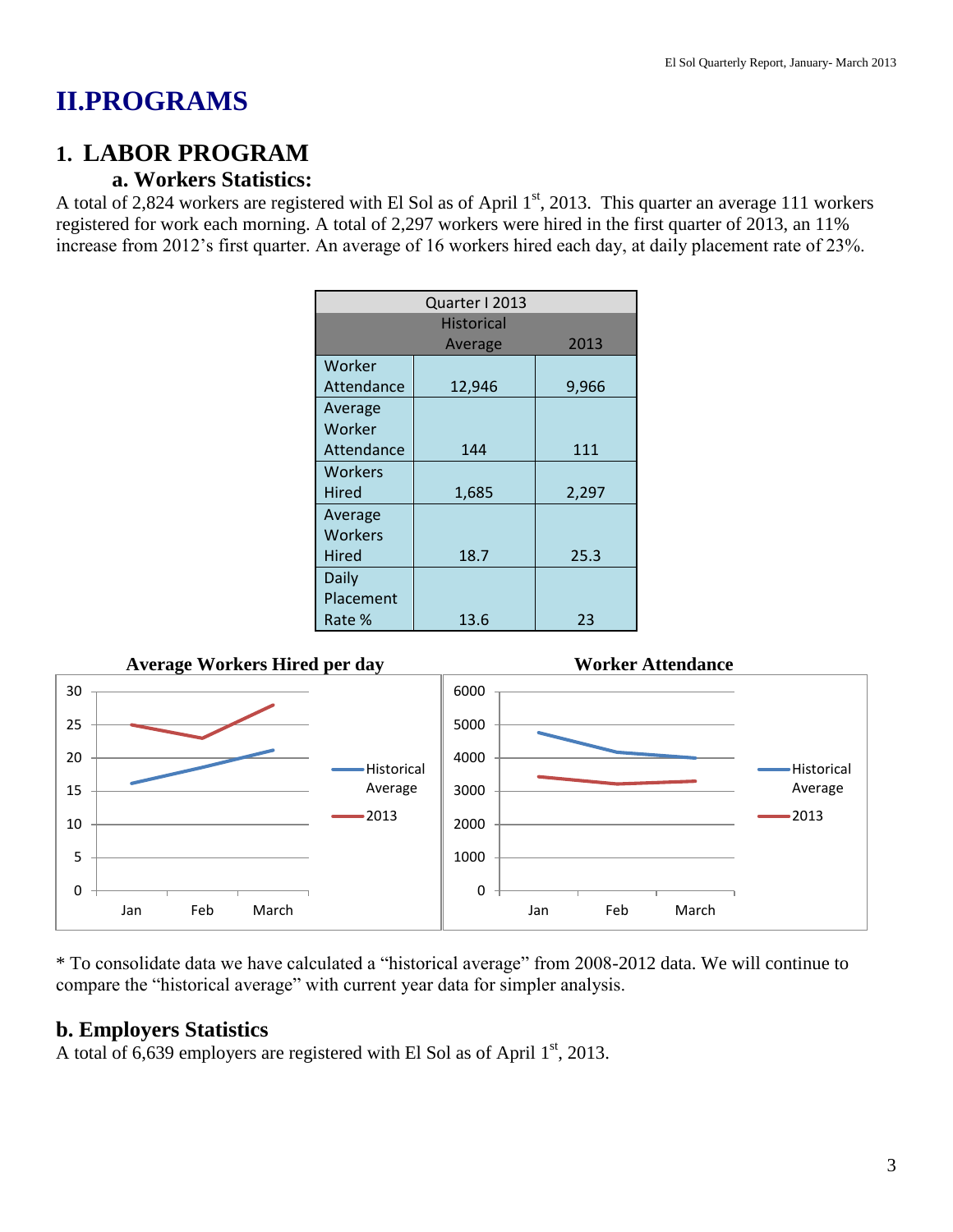| Quarter 1 2013                     |       |       |  |
|------------------------------------|-------|-------|--|
| <b>Historical Average</b><br>2013  |       |       |  |
| <b>New Employers</b><br>249<br>259 |       |       |  |
| Employer                           |       |       |  |
| Attendance                         | 1,057 | 1,448 |  |

| <b>Value of Labor Program</b>     |          |  |
|-----------------------------------|----------|--|
|                                   | Quarter  |  |
| <b>Volunteer Hours</b><br>(506.3) | \$11,210 |  |
| Total                             | \$11,210 |  |



Workers council members cleaning up the kitchen

## **2. EDUCATION**

### **a. English for Speakers of Other Languages (ESOL)**

#### *Daytime English Classes*

English classes are offered Tuesdays and Thursdays from 9AM – 11AM. Our classes focus on the "Staying Healthy" curriculum provided by the Florida Literacy Coalition. The "Staying Healthy" curriculum is an English learner's guide to American healthcare and healthy living. Classes cover basic conversational skills, and focus on vocabulary building activities and grammar with emphasis on healthcare. Also, on Monday mornings from 9-11 AM, we offer English classes for an average of 15 women. The classes cover lessons on women's health from the "Staying Healthy" curriculum.

This quarter, 1,110 workers attended daytime ESL classes; on average 44 students participated per class day.

| <b>Value of Daytime ESOL Program</b> |                  |  |
|--------------------------------------|------------------|--|
|                                      | <b>Quarter I</b> |  |
| Professional ESOL Hours (24.9)       | \$615            |  |
| Volunteer Hours (461.6)              | \$10,220         |  |
| <b>Total</b>                         | \$10,835         |  |

#### *Nighttime ESOL program*

El Sol partners with the Harriet L. Wilkes Honors College of Florida Atlantic University (FAU) and Palm Beach State College (PBSC) to offer ESOL classes three nights per week from 7PM – 9PM. Some volunteers also provided 58 hours of childcare at night for parents who would otherwise be unable to attend class. This quarter, on average 58 students attended class each night a 16% increase in attendance from previous years. Graduation was held April  $10<sup>th</sup>$  and 27 students graduated.

El Sol has also started a new night time tutoring class for students. A total of 30 students attended the new program, in which 5 volunteers helped guide them in their studies. We also offered the "Read-A-Recipe for Literacy" program which promotes children's literacy, in which 11 students participated.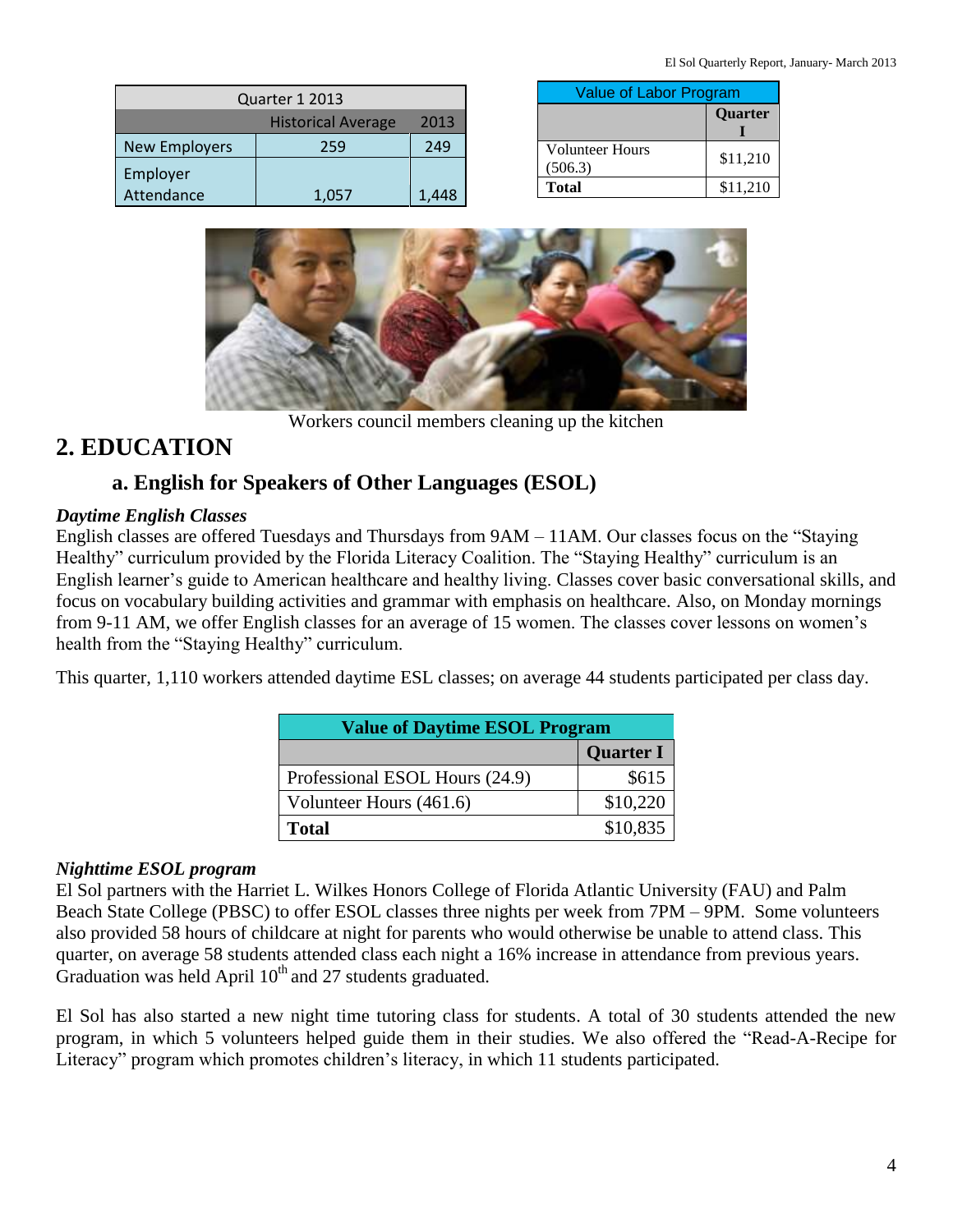| <b>Month</b> | <b>Overall</b><br><b>Attendance</b> | Average<br><b>Attendance</b> | <b>Students</b><br><b>Promoted</b> | $#$ of<br><b>Volunteers</b> |  |
|--------------|-------------------------------------|------------------------------|------------------------------------|-----------------------------|--|
|              | 2013                                |                              |                                    |                             |  |
| Jan          | 236                                 | 79                           |                                    | 34                          |  |
| Feb          | 669                                 | 56                           |                                    | 37                          |  |
| Mar          | 447                                 | 38                           | 27                                 |                             |  |
| Totals       | 1,352                               | 58                           |                                    | 112                         |  |

| <b>Value of Nighttime ESOL Program</b> |                  |
|----------------------------------------|------------------|
|                                        | <b>Quarter I</b> |
| Volunteer Hours (644.6)                | \$14,271         |
| <b>Total</b>                           | \$14,241         |

\*On average 37 volunteers teach our nighttime classes.



Workers participated in a special Dr. Martin Luther King Jr. history lesson with guest speakers Dr. Strain & Dr. Fernandez

### **b. Spanish Literacy – Plazas Comunitarias**

*Plazas Comunitarias* is an adult basic education program organized by the Mexican National Institute of Adult Education (INEA) that provides Spanish speakers with the opportunity to learn to read and write and to complete elementary, middle and high school education.

This year we expanded this program and hold classes both in the morning and evenings. Community members teach these classes on Thursdays and Fridays from 7 – 9 PM, and Tuesdays and Thursday mornings from 9-11 AM.

An average of 11 students participated, an increase of 83% from previous years when 6 people attended on average. One student this semester graduated with his High School diploma.

| Quarter I 2013                    |      |  |  |
|-----------------------------------|------|--|--|
| <b>Historical Average</b><br>2013 |      |  |  |
| Average Attendance                | 5.67 |  |  |

| <b>Value of Nighttime Literacy (Plazas</b><br><b>Communitarias</b> ) Program |                  |
|------------------------------------------------------------------------------|------------------|
|                                                                              | <b>Quarter I</b> |
| Volunteer Hours (100)                                                        | \$2,214          |
| <b>Total</b>                                                                 | \$2.214          |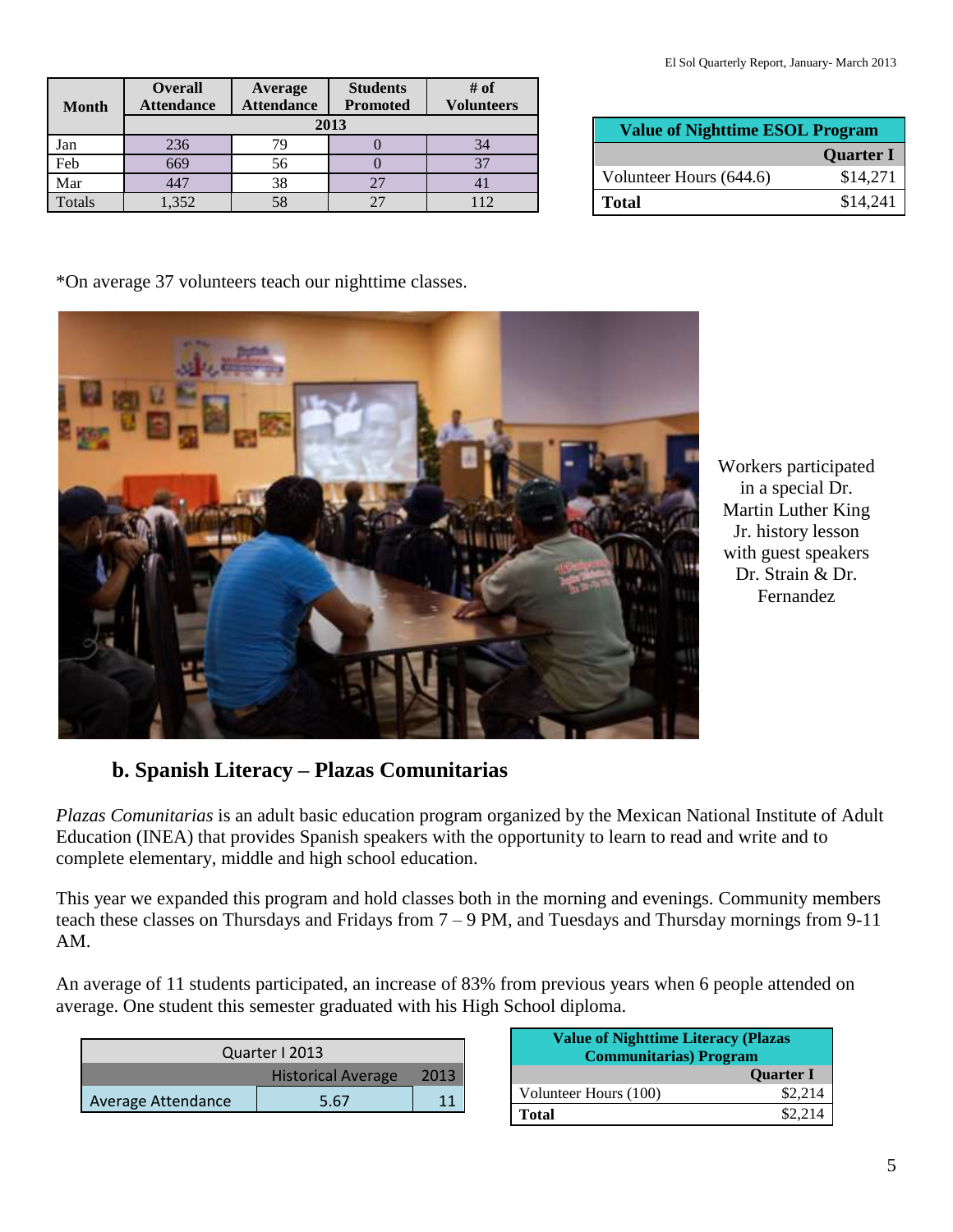### **c. Spanish Classes for English Speakers**

Averages of 11 community members meet every Friday afternoon to learn Spanish. The class is taught by a registered worker who has mastered his English proficiency and is now able to teach Spanish to English speakers. The class has concentrated on basic grammar rules and vocabulary building activities.



Shown left is El Sol's Intermediate Spanish Class. This year we have seen nearly double the number of students attending class on a regular basis.

| <b>Spanish for English Speakers</b> |       |
|-------------------------------------|-------|
| <b>Quarter I</b>                    |       |
| Volunteers (13.5)                   | \$299 |
| <b>Total</b>                        |       |

## **d. Vocational Training**

One of our successful and ongoing vocational training programs is our sewing program. The objective of the El Sol's sewing classes, Cosiendo Un Sueño, is to provide real life marketable and income-generating sewing skills. Five volunteers assist eight students to improve their sewing skills. Students have learned how to do alterations and how to create products such as bags and crafts.



This Quarter we started teaching "Soft Skills", a program organized by the U.S. Department of Labor, in our Vocational training.

| <b>Sewing</b>           |                  |  |
|-------------------------|------------------|--|
|                         | <b>Quarter I</b> |  |
| Volunteer Hours (329.9) | \$7,306          |  |
| <b>Total</b>            | \$7,306          |  |

| <b>Month</b> | <b>Vocational Training</b> | <b>Attendance</b> |
|--------------|----------------------------|-------------------|
| Jan          | Sewing                     | 12                |
| Feb          | Carpentry                  | 7                 |
| Feb          | Cooking                    | 15                |
| Feb          | Sewing                     | 12                |
| Feb          | Soft Skills                | 43                |
| March        | Soft Skills                | 27                |
| March        | Sewing                     | 12                |
| <b>TOTAL</b> |                            | 128               |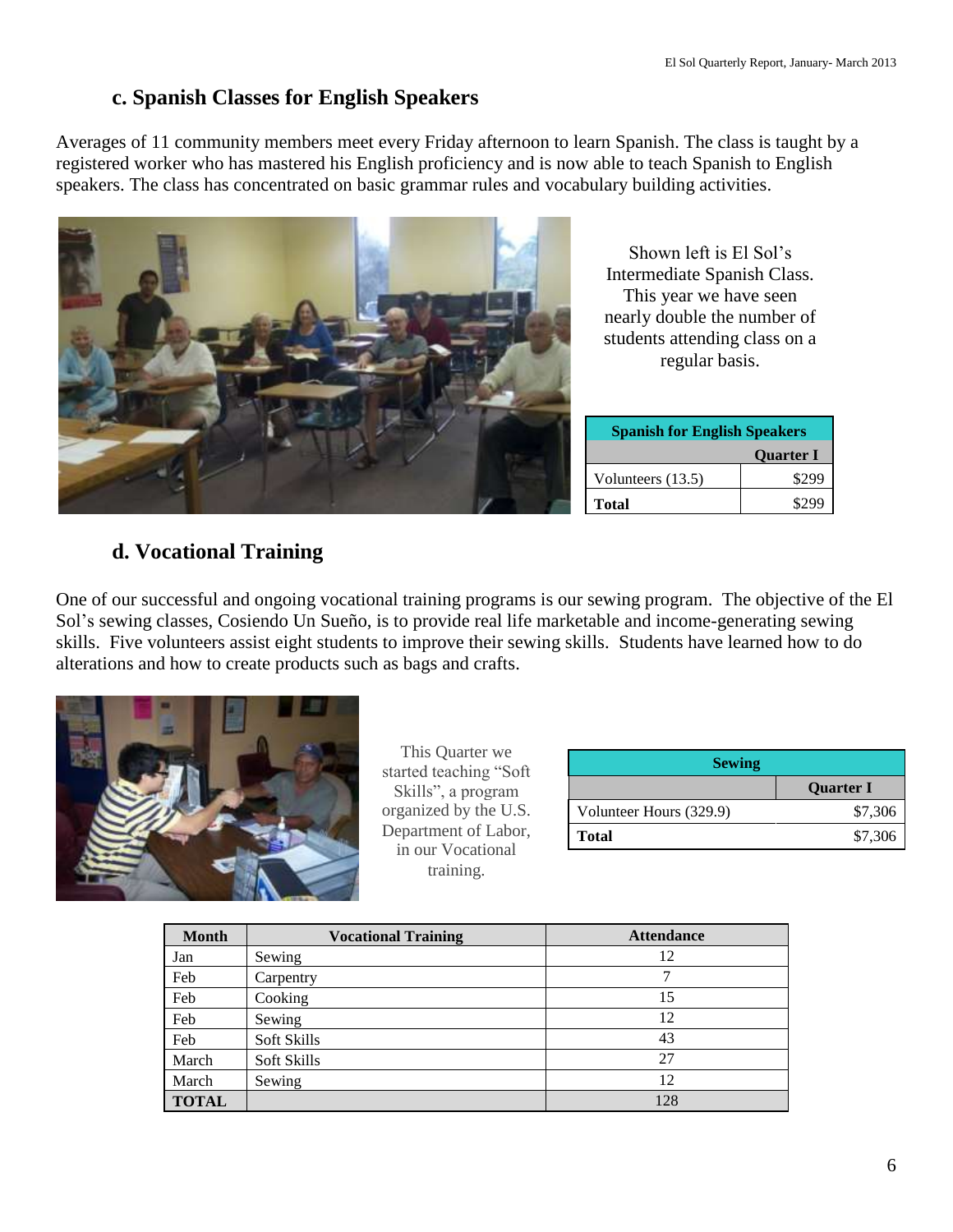

Workers learn measurement skills in a Carpentry Vocational Training workshop.

## **e. Computer Literacy- Nighttime Computer Skills Class**

Computer classes introduce students to basic computer skills such as using Microsoft Word and PowerPoint. It helps students understand how the internet works, how to read and summarize news from the internet, find locations and directions, do research and compare prices using the internet, and information about how to find local resources and services. Students also learn how to use websites to find jobs and places to rent.

This quarter we were awarded a grant from The Lost Tree Village Foundation to create an entirely new computer lab for our students which includes new computers, a projector, and other teaching tools. We are confident that this improvement in infrastructure will make an even greater benefit on our student's level of computer literacy.

This quarter a total of 11 students participated on average in our classes.

|              |                   | Average           |
|--------------|-------------------|-------------------|
|              | <b>Attendance</b> | <b>Attendance</b> |
| <b>Month</b> |                   | 2013              |
| Jan          | 28                | 14                |
| Feb          | 93                |                   |
| Mar          | 64                |                   |
| Total        | 185               |                   |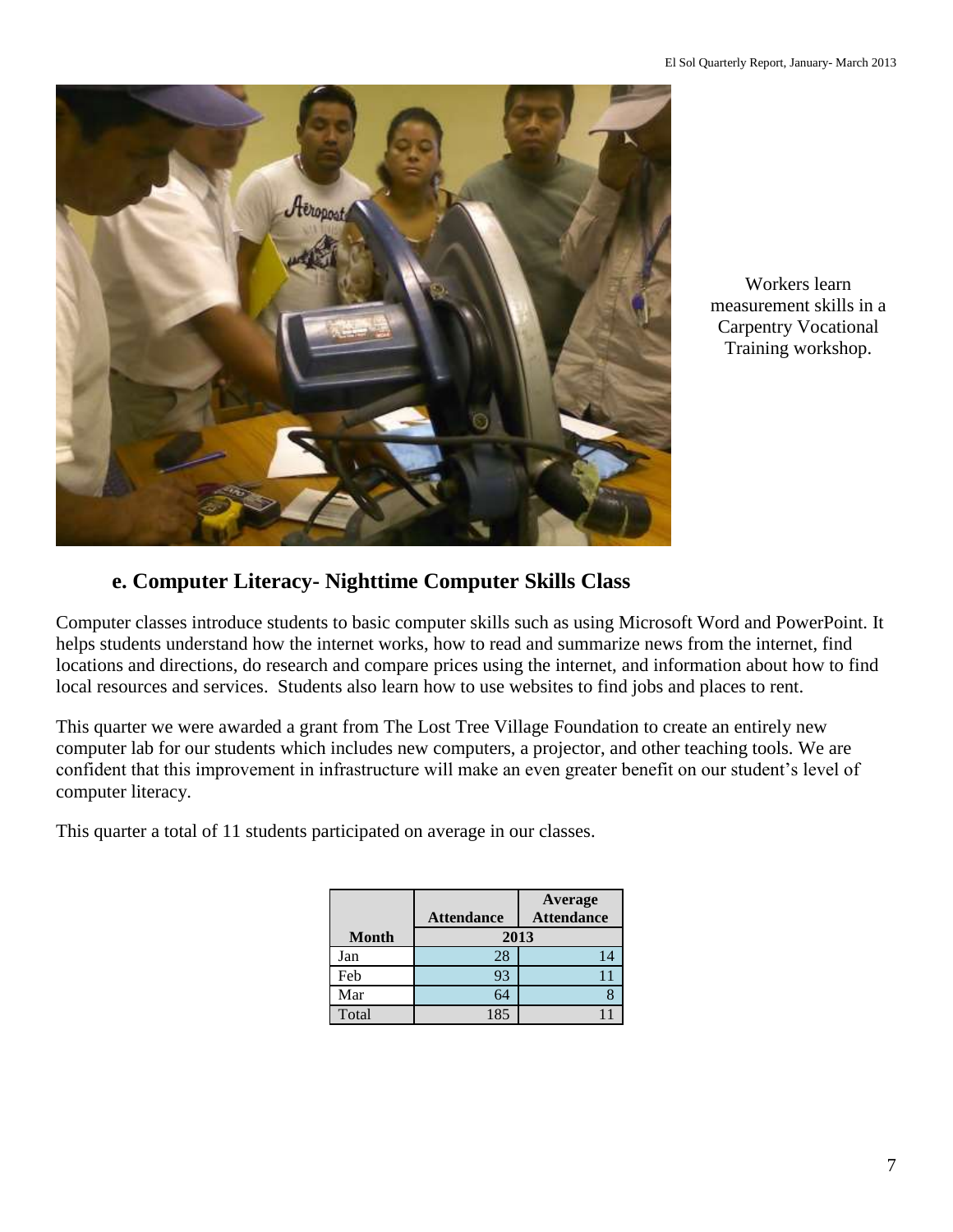## **f. "Meet the Worker" Program**

Integration is a cornerstone of our mission; the "Meet the Worker" program is a new initiative that seeks to build bridges of communication and understanding between local high school students and our workers. We carry out the program through bringing in high school students, who learn about El Sol and the workers while practicing their conversational Spanish skills.

A group of 12 students from the Pine School initially visited El Sol on October 24, 2012. The program was such a success with the students that 25 students attended this quarter. All of the students came prepared with questions to put their Spanish language skills into practice and interviewed different workers for an hour. Each student wrote an essay to reflect on their experience and expressed how much they had learned. Both workers and students enjoyed this opportunity as they learned from each other and shared experiences.

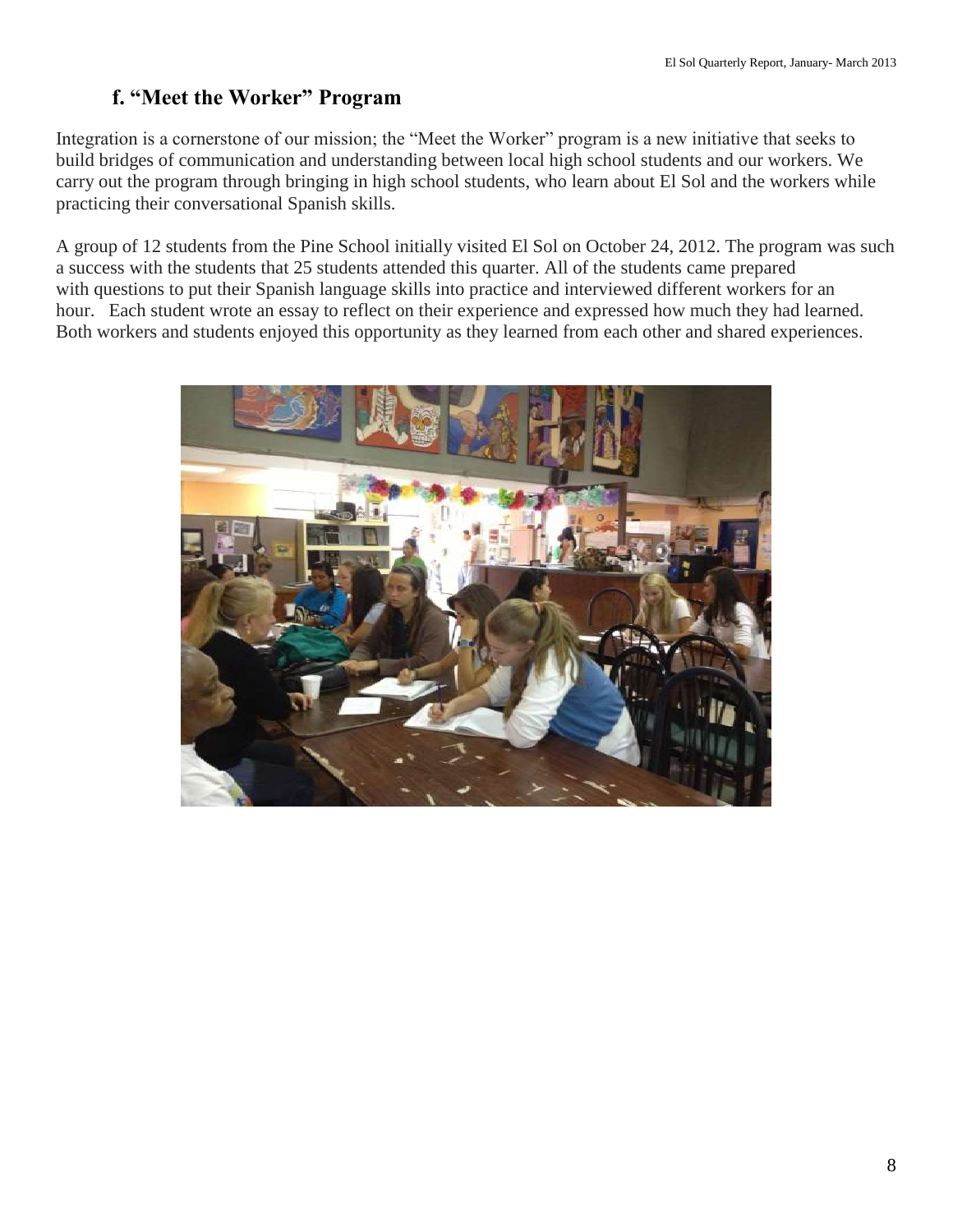## **3. LEGAL**

During the first quarter of 2013, one volunteer attorney, assisted by a legal assistant handled a total of 104 cases. In addition, our volunteer attorney provided assistance in certain on-going matters, assisted El Sol members with family members in detention, attended meetings with various public officials and spoke to different groups to raise awareness. The cases reflect the more dangerous and difficult atmosphere for immigrants of our community over the past year. El Sol attorneys take pro-bono labor cases and refer those coming to seek assistance with other legal questions.

### **a. Case Areas**

|                                                                              | <b>Number of Cases Taken</b> |                |                |              |                                                                                                           |
|------------------------------------------------------------------------------|------------------------------|----------------|----------------|--------------|-----------------------------------------------------------------------------------------------------------|
| Category                                                                     | Jan                          | Feb            | Mar            | <b>Total</b> | <b>Legal Cases Taken</b><br>Immigration                                                                   |
| Immigration                                                                  | 6                            | 13             | 14             | 33           | 17%<br>Navigated                                                                                          |
| <b>Criminal</b><br>/driving without<br>a license                             | 11                           | 4              | 5              | 20           | Through Court.<br>System<br>19%                                                                           |
| <b>Labor related</b><br>(wage theft,<br>employment<br>discrimination)        | 3                            | 3              | 3              | 9            | Criminal<br>/driving<br>without a<br>Domestic.<br>license<br><b>Issues</b>                                |
| <b>Miscellaneous</b><br>(landlord/tenant<br>claims, contract<br>claims, etc) | 5                            | $\overline{2}$ | $\tau$         | 14           | 31%<br>11%                                                                                                |
| <b>Domestic Issues</b>                                                       | 4                            | 5              | $\overline{2}$ | 11           | Miscellaneous<br>Labor related                                                                            |
| <b>Navigated</b><br><b>Through Court</b><br><b>System</b>                    | 7                            | 6              | 4              | 17           | (landlord/tena -<br>wage theft,<br>nt claims,<br>employment<br>contract<br>discrimination<br>claims, etc) |
| <b>Total</b>                                                                 | 36                           | 33             | 35             | 104          | 8%<br>14%                                                                                                 |

El Sol also continues to raise awareness about rights and responsibilities of people in the United States, holding one workshop at El Sol this quarter which offered information on the recent Immigration Reform.

| <b>Month</b>  | <b>TVorkshops</b> | Speaker<br>"UNU.           | ttendance |
|---------------|-------------------|----------------------------|-----------|
| March<br>$-1$ | Immigration       | Esa<br>Castillo.<br>Isabel | 40        |

Volunteer attorneys (valued at \$300/hr) contributed 86.35 hours.

| <b>Value of Legal Assistance Program</b> |          |          |  |  |  |
|------------------------------------------|----------|----------|--|--|--|
| <b>Quarter I</b><br><b>Total</b>         |          |          |  |  |  |
| Attorneys                                | \$16,905 | \$16,905 |  |  |  |
| \$16,905<br>\$16,905<br>Total            |          |          |  |  |  |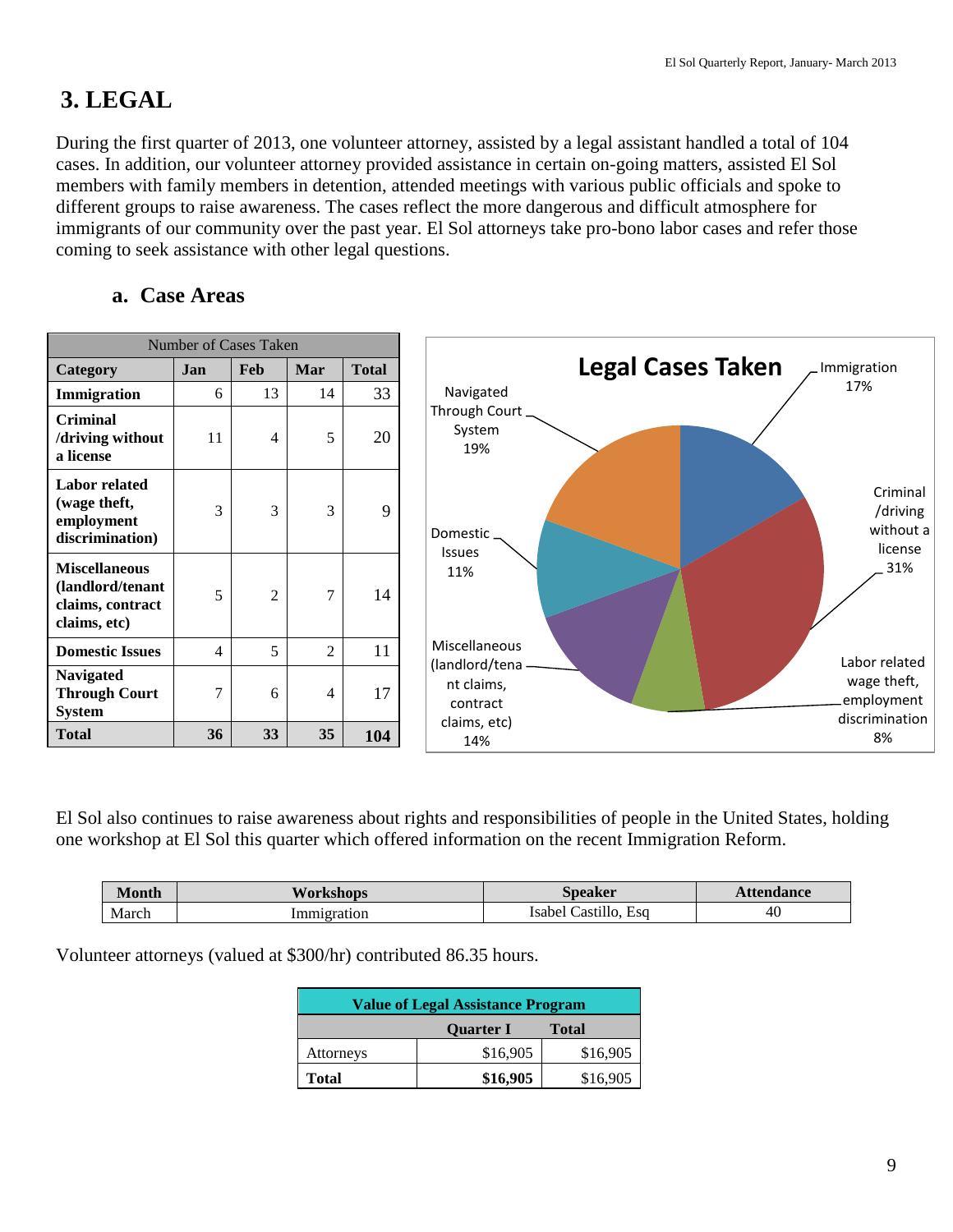## **4. COMMUNITY SERVICE AND ENGAGEMENT**

El Sol is proud to coordinate community service events with community partners. The photos below show three of our registered workers volunteering in the Abacoa Community Garden, and El Sol Participating in Jupiter's First Annual MLK Day Parade.



This quarter, El Sol workers have volunteered for a total of 76 hours, valued at a contribution of \$1,683.

|              | <b>Community Service 2013</b> |                             |              |                              |                                 |  |
|--------------|-------------------------------|-----------------------------|--------------|------------------------------|---------------------------------|--|
| Date         | <b>Name of Event/Partner</b>  | # of<br><b>Participants</b> | <b>Hours</b> | <b>Total</b><br><b>Hours</b> | Value of<br><b>Contribution</b> |  |
| Jan          | Abacoa Community Garden       |                             |              | 16                           | \$354                           |  |
| Feb          | Paint Your Heart Out          | 11                          |              | 44                           | \$975                           |  |
| March        | Paint Your Heart Out          |                             |              | 16                           | \$354                           |  |
| <b>Total</b> |                               | 19                          | 12           | 76                           | \$1,683                         |  |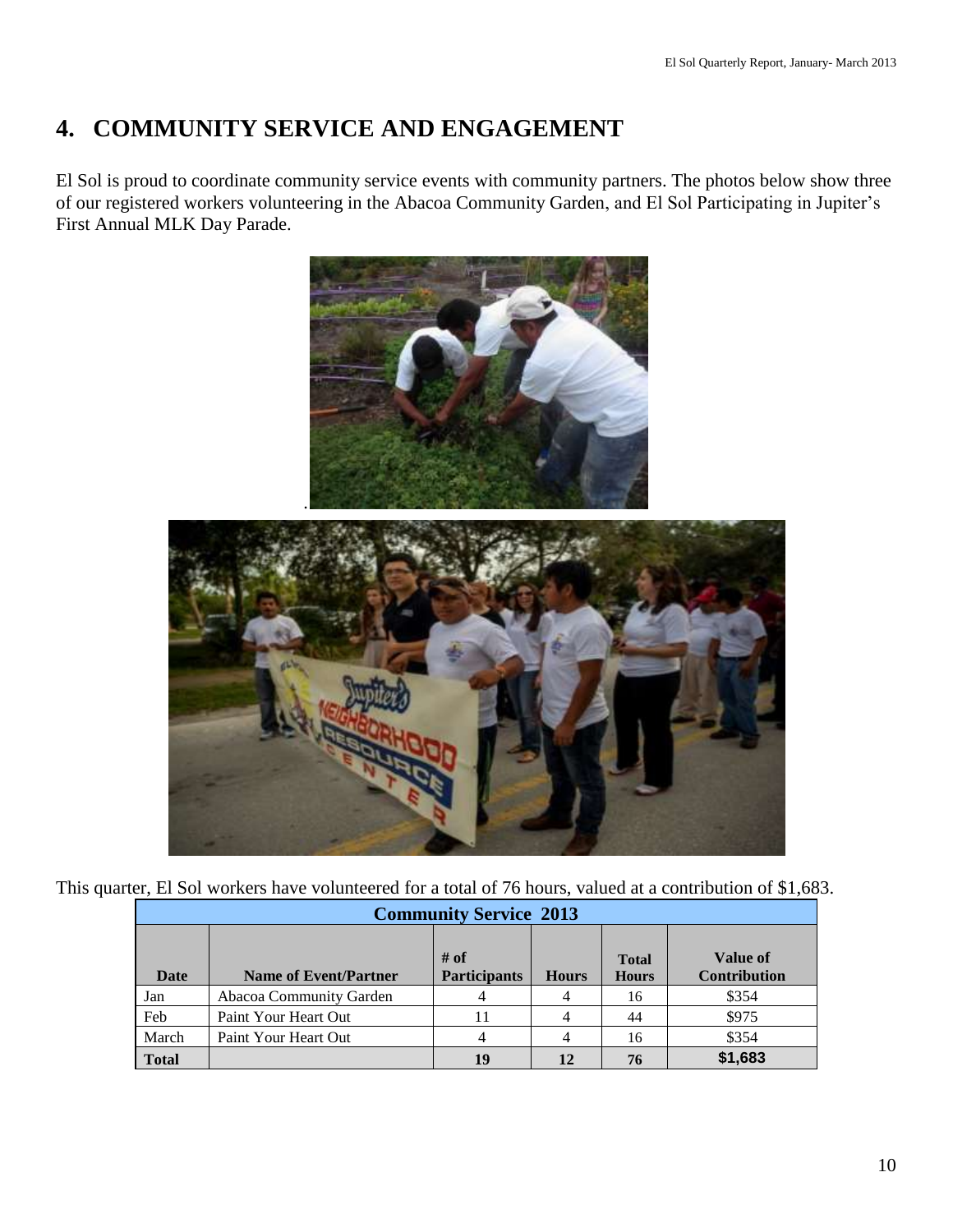## **5. HEALTH**

### **a. Referrals and Education**

The Health Program provides education on common health issues relevant to the immigrant and day laborer community of Jupiter. This quarter, our health coordinator successfully helped a total of 298 individuals with their health needs by referring them to the right resources. The following chart summarizes the activities performed by category:

| <b>Service</b>      | Jan      | <b>Feb</b> | Mar | Quarter<br><b>TOTAL</b> |
|---------------------|----------|------------|-----|-------------------------|
| General Health      | 32       | 31         | 16  | 79                      |
| Service<br>Referral | 33       | 3          | 46  | 82                      |
| Dental              | 15       | 8          | 10  | 33                      |
| Hearing             | 3        | $\theta$   | 0   | 3                       |
| Vision              | 6        | 10         | 6   | 22                      |
| <b>VNA</b>          | 18       | $\theta$   | 15  | 33                      |
| Other               | $\Omega$ | 46         | 0   | 46                      |
| <b>TOTAL</b>        | 107      | 98         | 93  | 298                     |

Our health education efforts this quarter were very successful, with 356 participants learning about different health and prevention topics at 12 separate events.

| <b>Month</b> | <b>Workshop Topic</b>                             | # of Participants |
|--------------|---------------------------------------------------|-------------------|
| Jan          | Oral Health                                       | 54                |
| Jan          | Living Wills with Hospice of Palm Beach<br>County | 60                |
| Jan          | Diva Cups                                         | 9                 |
| Jan          | <b>OSHA Trenches &amp; Scaffolds</b>              | 16                |
| Feb          | Sun/Skincare                                      | 12                |
| Feb          | Nutrition                                         | 6                 |
| Feb          | Parenting                                         | 12                |
| Feb          | <b>OSHA Silent Hazards</b>                        | 15                |
| March        | Health Fair: Health & Wellbeing                   | 66                |
| March        | Parenting an Educational Play                     | 6                 |
| March        | Parenting for Dads                                | 25                |
| March        | Bed Bugs                                          | 75                |
| <b>TOTAL</b> |                                                   | 356               |

This year we have also begun a new leg of our Health program at El Sol: Promotores de Salud, a program designed by the U.S. Department of Health and Human Services, Office of Minority Health. El Sol workers, trained by the Rural Women's Health Project, promote health topics in the community on a monthly basis. This quarter, the Promotores de Salud reached 106 members of the community to establish health issues of concern and educate the community about Diabetes.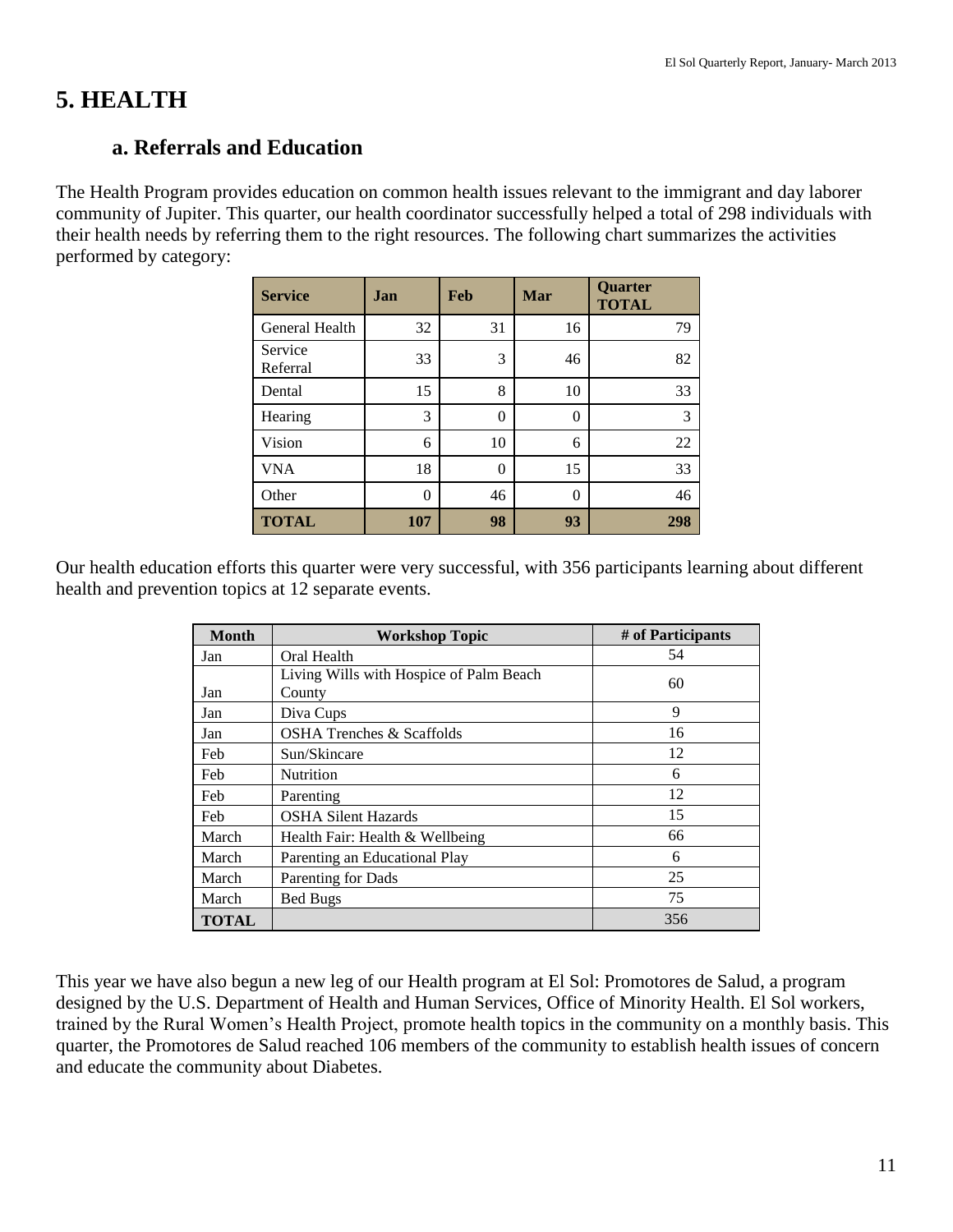| <b>Month</b> | <b>Number of Contacts</b> | <b>Subject</b>              |
|--------------|---------------------------|-----------------------------|
| Jan          | Program Began             | Introduction to the program |
| Feb          | 60                        | Finding issues of concern   |
| March        | 46                        | Finding issues of concern   |



This Quarter we held our Annual Health and Wellness Fair at El Sol. 66 Community Members attended.

### **b. Jupiter Volunteer Clinic**

The Jupiter Volunteer Clinic is a joint venture between El Sol, the Town of Jupiter, Jupiter Medical Center, Quantum Foundation, and the Palm Beach Health Department.

The Health Department provides the building facility and clerical staff on Saturdays, while El Sol provides the management team and scheduling of volunteer staff. This quarter the clinic has assisted 98 individuals.



| <b>Month</b> | $#$ Seen | Amount   |
|--------------|----------|----------|
| Jan          | 39       | \$5,403  |
| Feb          | 35       | \$4,671  |
| Mar          | 24       | \$5,975  |
| <b>TOTAL</b> | 98       | \$16,049 |

| <b>Value of Health Program</b> |                |  |
|--------------------------------|----------------|--|
|                                | <b>Ouarter</b> |  |
| Volunteer                      | \$1,284        |  |
| Clinic Value of Services       | \$24,019       |  |
| <b>Total</b>                   | \$25,303       |  |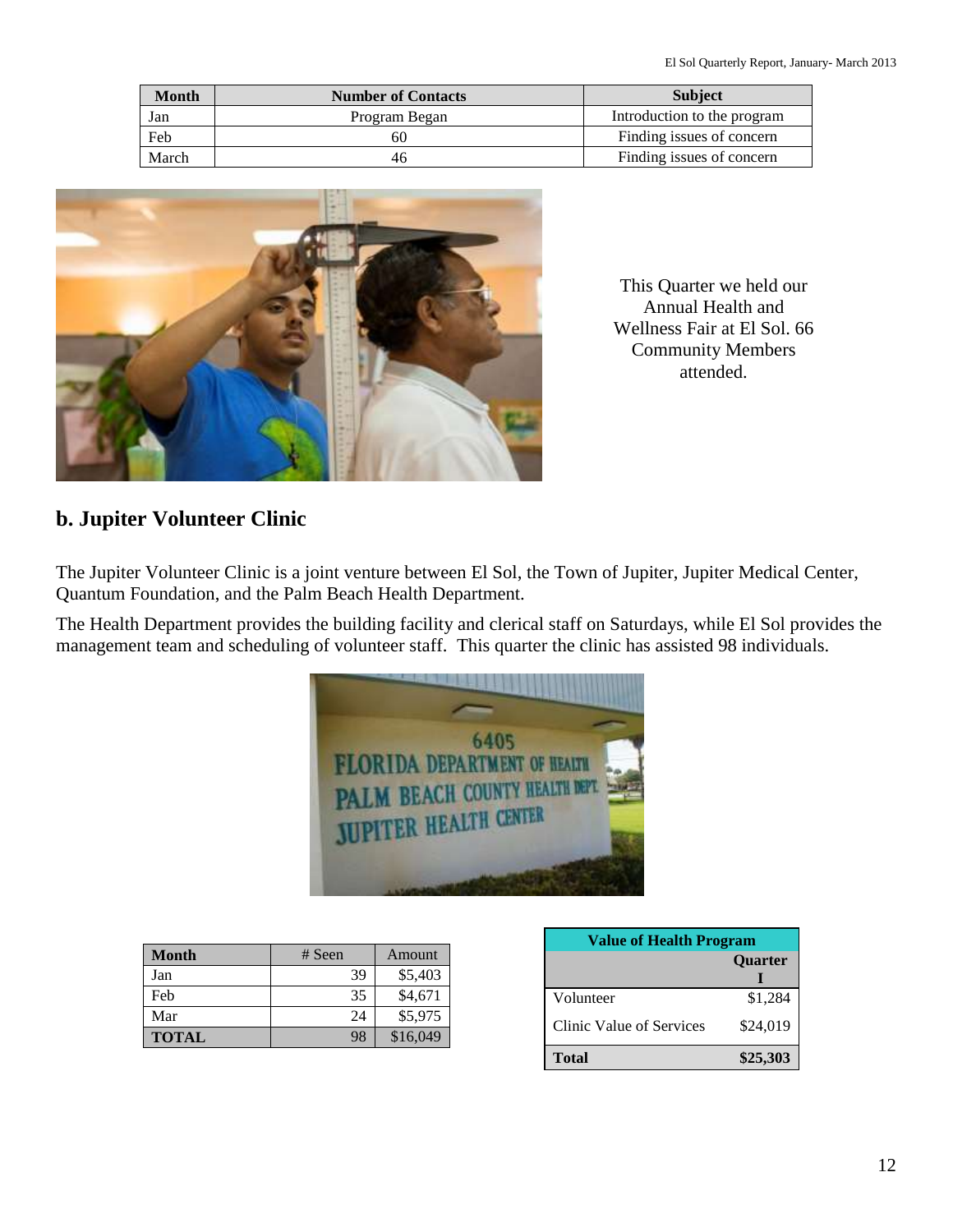## **6. FOOD**

El Sol offers two different Food Assistance programs to the community.

#### **a. Hot Meal Program**

Every day El Sol provides coffee and pastries for breakfast, and a hot meal for lunch to those waiting for day labor. This is possible with the help of our volunteers and donations from various local businesses and organizations including Publix, Jupiter First Church, Temple Beth Am, St. Peter's Catholic Church, Mariner Sands, JL Cares, and more.

This quarter we served a total of 5,093 meals with an average of 58 meals per day. Volunteers contributed 3,080 hours to this program.

| Quarter I 2013    |                 |       |  |  |  |
|-------------------|-----------------|-------|--|--|--|
| <b>Historical</b> |                 |       |  |  |  |
|                   | 2013<br>Average |       |  |  |  |
| <b>Total</b>      |                 |       |  |  |  |
| Lunches           |                 |       |  |  |  |
| Served            | 10,198          | 5,093 |  |  |  |
| Average           |                 |       |  |  |  |
| <b>Meals</b>      |                 |       |  |  |  |
| Served per        |                 |       |  |  |  |
| Ja                | 114.2           | 58    |  |  |  |



Pictured left is a photo from our SafeServ (safe food handling) course that kitchen volunteers participated in. This course also provided workers with certification to work in restaurants, furthering their opportunity for employment.

### **b. North Palm Beach Food Pantry**

El Sol hosts C.R.O.S. Ministries' North County Food Pantry Tuesdays and Fridays from 2:00 – 4:00PM. The most common listed reason for need was loss of employment.

> **Month People Served Value Vol. Hrs** Jan 1 275 | \$3,640 | 97 Feb 224 \$3,623 97.5 Mar 227 \$8,136 92.5 Total 726 \$15,399 287

This quarter the Pantry served 726 individuals, an average of 242 per month.

This quarter the value of our food program was \$99,906.

| <b>Value of Food Program</b>   |                  |  |  |  |
|--------------------------------|------------------|--|--|--|
|                                | <b>Quarter I</b> |  |  |  |
| Hot Meals (@ \$3/meal)         | \$15,279         |  |  |  |
| Food Pantry, food              | \$15,399         |  |  |  |
| Professional Chef Hours (45.5) | \$1,019          |  |  |  |
| Volunteers (3080.8)            | \$68,209         |  |  |  |
| <b>Total</b>                   | \$99,906         |  |  |  |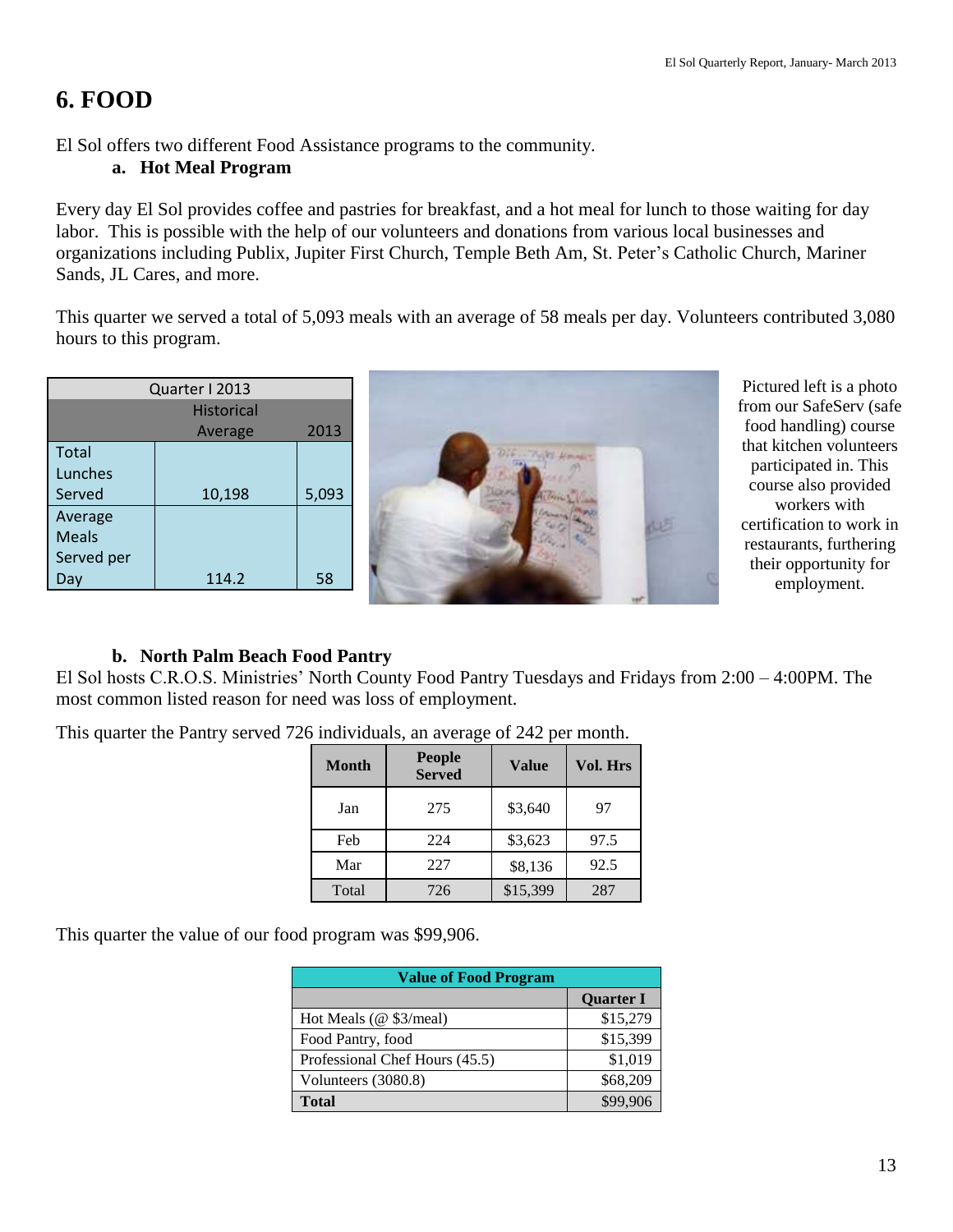## **7. PERSONAL COUNSELING**

### **a. Guatemala Maya Center**

This quarter, El Sol helped a total of 113 cases and channeled their needs to the proper agencies. The Guatemalan-Maya Center has provided weekly assistance for families at El Sol. A case manager visits El Sol, Jupiter's Neighborhood Resource Center, and helps families in need of services such as Medicaid, Florida Kid Care, WIC, Immunizations, and the administration of Ages and Stages Questionnaires to help identify children with developmental concerns.

### **b. "Te Escucho" Program**

"Te Escucho" (I Listen to you) program is a peer to peer listening program where volunteers have been trained to address the needs of a community in distress and to help them overcome problems, whether personal, social or family related. This year, this program began being by referral only. In this quarter 5 people have been assisted by this program.

### **c. Sister Marta**

In addition, Sister Marta Tobón, a Guadalupan sister from St. Peter's Catholic Church assists many El Sol workers with her guidance. She assisted 21 people this quarter.

## **d. Victims Services**

Victims Services is a mental health counseling program sponsored by the Palm Beach County Board of County Commissioners Public Services Department Victim Services Division. A victim advocate visits El Sol every Wednesday from 2-4 PM to assist individuals. Men are assisted with mental health to help with dealing with being victims of a crime. Women are also offered mental health assistance to help cope with being victims of domestic violence. This program had 53 appointments this quarter.

| <b>Month</b> | Guatemalan<br><b>Mayan</b><br><b>Center</b> | Sr.<br>Marta | Te<br><b>Escucho</b> | <b>Victims</b><br><b>Services</b> | <b>Total</b> |
|--------------|---------------------------------------------|--------------|----------------------|-----------------------------------|--------------|
| Jan          | 46                                          | 9            | 2                    | 18                                | 75           |
| Feb          | 35                                          | 6            |                      | 15                                | 57           |
| Mar          | 32                                          | 6            | 2                    | 20                                | 60           |
| Total        | 113                                         | 21           |                      | 53                                | 192          |

| <b>Value of Personal Counseling Program</b> |                  |  |
|---------------------------------------------|------------------|--|
|                                             | <b>Quarter I</b> |  |
| Guatemala Mayan Center                      | \$2,347          |  |
| Sister Marta                                | \$930            |  |
| Te Escucho                                  | \$221            |  |
| Total                                       |                  |  |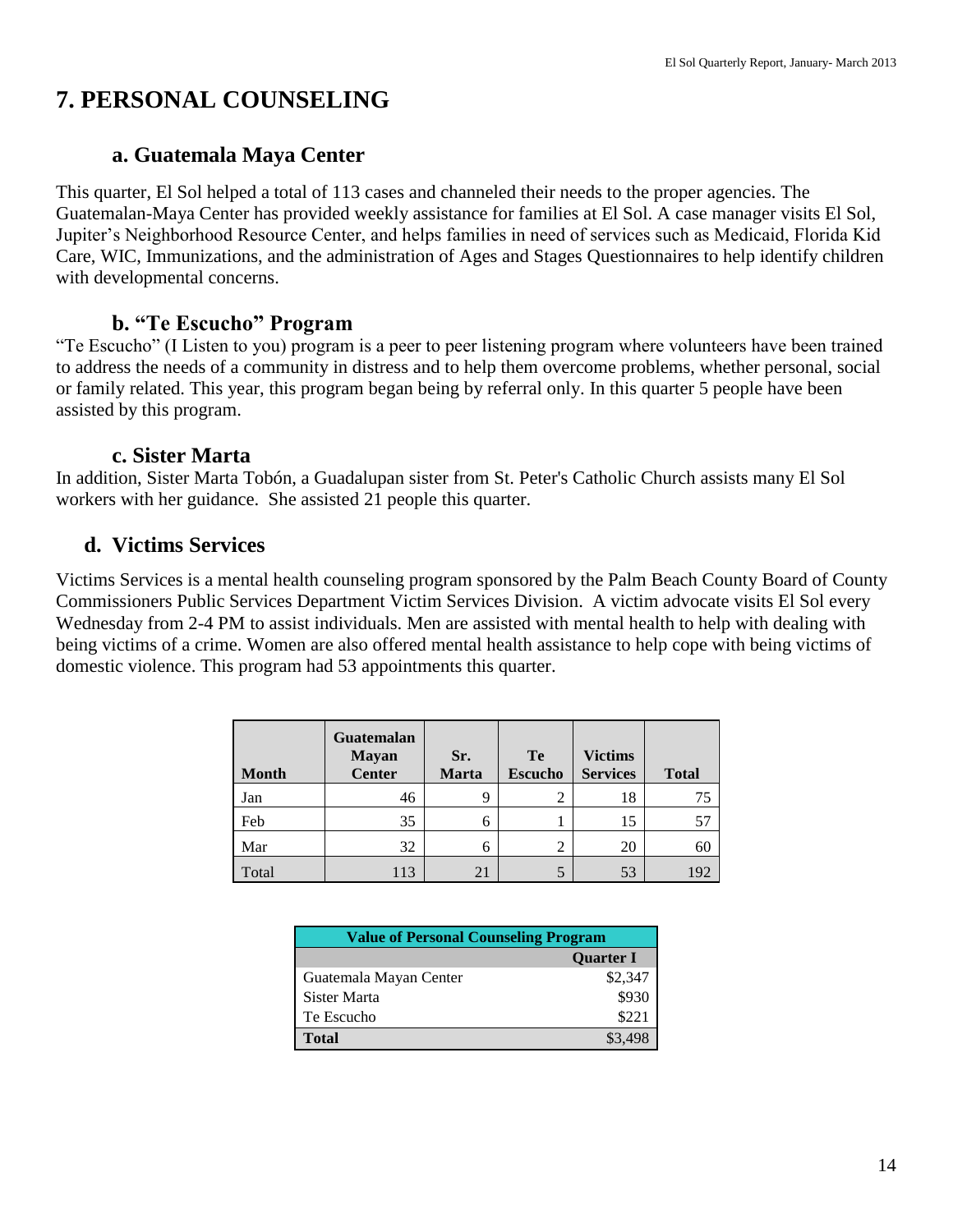## **9. VOLUNTEERS, VISTAS AND INTERNS**

The total number of volunteer hours this quarter is 6,682 valued at \$227,423. Many of those hours are accounted for in the different programs described in this report. The rest of the hours are contributed by volunteers that provide administrative and technical support; help register new workers; provide referrals; welcome employers; assist with special events and committees; write grants and develop strategies, and much more. Their contributions are summarized under the category "Other". The total number of volunteer hours contributed for operations that are not otherwise mentioned in this report were: 1,048 hours ("other").

El Sol has hosted two interns this quarter from Florida Atlantic University Honors College: Ana Rodrigues and Alayia Dewji. They have assisted us with conducting worker surveys, community service, program evaluations, program support, and grant writing.

El Sol had 5 AmeriCorps VISTA volunteers this Quarter, helping to build capacity. These volunteers work fulltime and receive a stipend from the U.S. Government for their service. Positions include: Job Developer, Volunteer Developer, Vocational Training Developer, & Community Resource Developer.

| Value of Volunteers, Vistas and Interns Program |                  |  |
|-------------------------------------------------|------------------|--|
|                                                 | <b>Ouarter I</b> |  |
| Volunteers (Other 1,048)                        | \$23,203         |  |
| Volunteers (Professional Other 340.6)           | \$16,447         |  |
| Interns                                         | \$3,786          |  |
| VISTA                                           | \$46,937         |  |
| <b>Total</b>                                    | \$90,373         |  |



El Sol volunteers were recognized at our annual Volunteer Recognition Ceremony held in February.